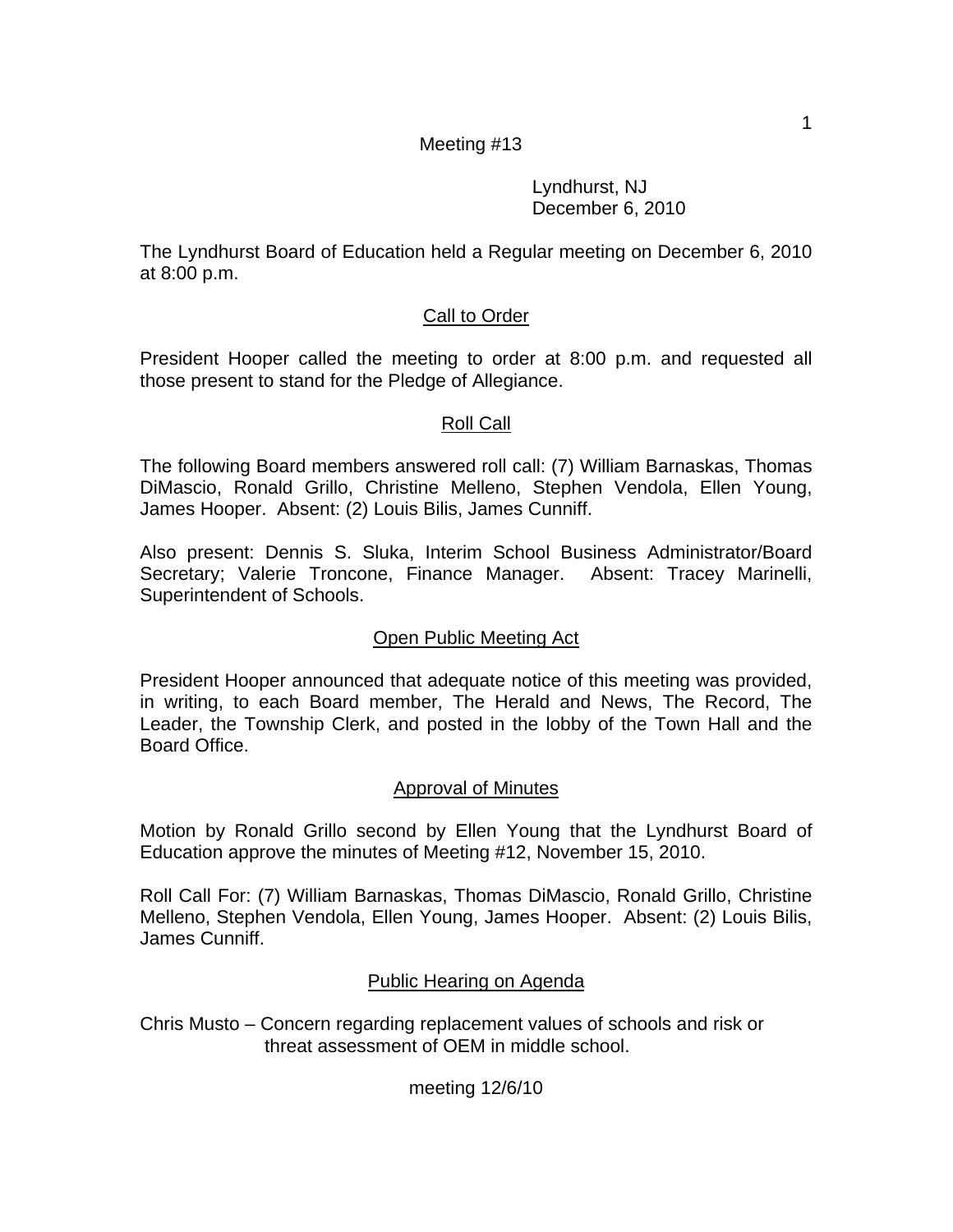- Brian Branco estimate of \$46 million in 2007, believes it was only \$37 million; state aid for middle school.
- Annie Rowe President should answer questions, then direct response; why not elections in April; why LBOE members and superintendent is absent.

### **Presentation**

Marlene Krupp, Math Supervisor, made a presentation regarding the Lyndhurst High School Course of Study for 2011-12.

### Finance and Negotiations Committee

Any Board member who takes exception to any of the following listed actions under the category of Finance and Negotiations may so indicate now and a separate motion for each of the excepted actions will be entertained.

Motion made by Ellen Young second by Thomas DiMascio that the following Finance and Negotiations actions of the Board numbered 1 through 9 exception actions be adopted.

Roll Call For: (7) William Barnaskas, Thomas DiMascio, Ronald Grillo, Christine Melleno, Stephen Vendola, Ellen Young, James Hooper. Absent: (2) Louis Bilis, James Cunniff

- 1. BE IT RESOLVED, by the Lyndhurst Board of Education that it has received and accepts the financial reports of the Secretary and Treasurer of School Monies for the month ended November 30, 2010 and certifies that the reports indicate that no major account or fund is over-expended in violation of NJAC 6A:23-2.11(a) and that sufficient funds are available to meet the district's financial obligations for the remainder of the school year. A copy of the certification shall be included in the minutes.
- 2. BE IT RESOLVED, that the payroll for the month ended November 30, 2010 be and the same is hereby approved and ordered paid:

Payroll \$1,887,408.62

3. BE IT RESOLVED, that the attached list of supplies received and services rendered to the Board of Education of the Township of Lyndhurst, County of Bergen, for the month ended December 6, 2010 be and the same are hereby approved and ordered paid: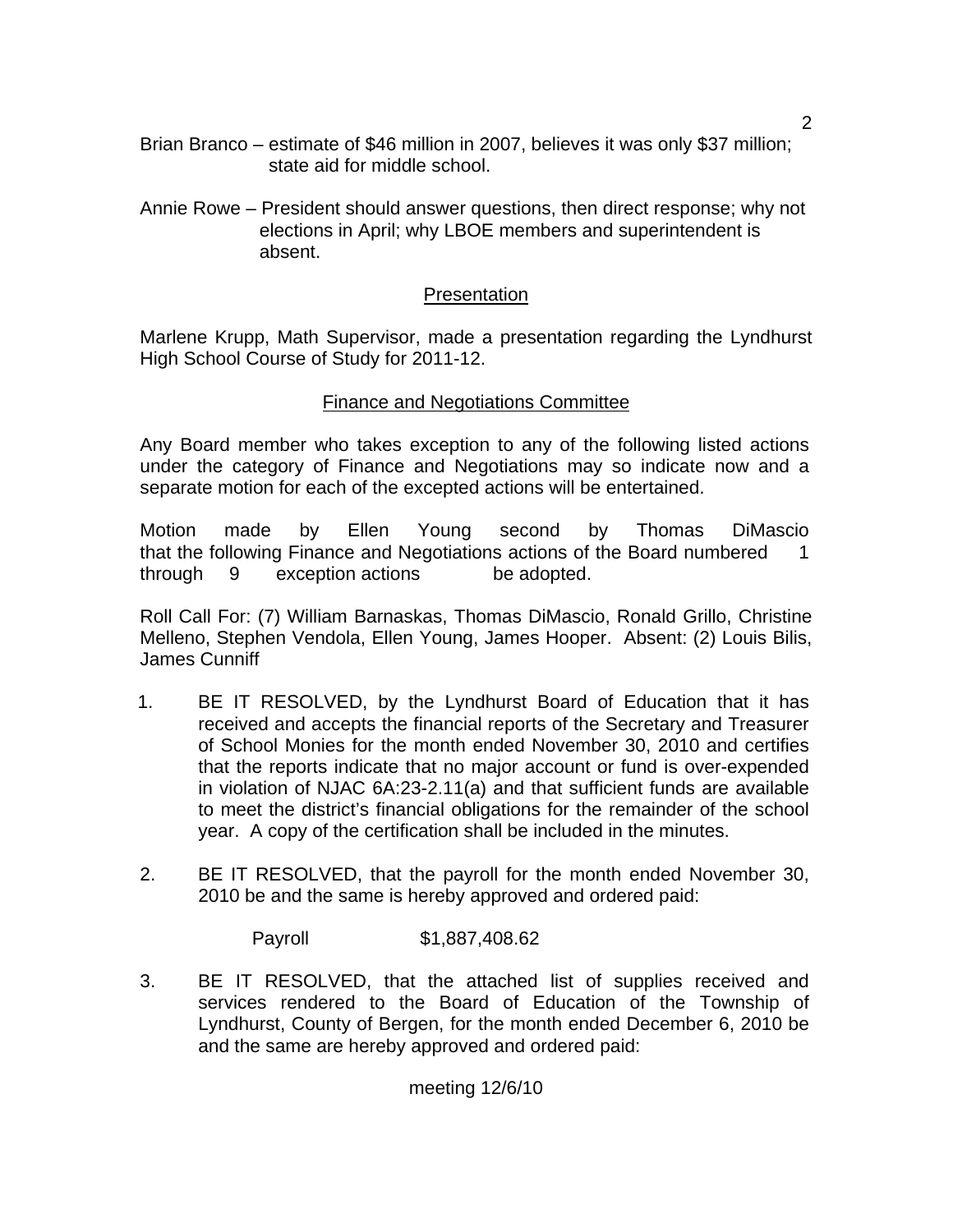| Current Expense (Fund 11)<br>Special Revenue (Fund 20) |     | \$816,414.09<br>\$278,137.27 |
|--------------------------------------------------------|-----|------------------------------|
| Total                                                  |     | \$1,094,551.36               |
| <b>General Ledger</b>                                  | \$. | 55,314.43                    |

4. BE IT RESOLVED, that the ACCP/BCCP supplies received and services rendered to the Board of Education of the Township of Lyndhurst, County of Bergen, for the month of November 2010, be and the same are hereby approved and ordered paid:

| Payroll/Payroll Taxes                             | \$8,438.80         |
|---------------------------------------------------|--------------------|
| Supplies/Telephone/Misc<br><b>Tuition Refunds</b> | 588.32<br>\$563.00 |
| Total                                             | \$9,590.12         |

5. BE IT RESOLVED, that cafeteria services rendered to the Board of Education of the Township of Lyndhurst, County of Bergen, for the month of November 2010, be and the same are hereby approved and ordered paid:

| Payroll/Payroll Taxes | \$32,458.72 |
|-----------------------|-------------|
| <b>Services</b>       | \$81,144.03 |

- 6. BE IT RESOLVED, that the Lyndhurst Board of Education approve the attached transfers for the month of November 2010.
- 7. BE IT RESOLVED, that the Lyndhurst Board of Education authorize a contract with Horizon Blue Cross/Blue Shield of New Jersey for a period from December 1, 2010 to November 30, 2011 at the following PPO and POS health benefit premium rates:

|              | PPO        | POS (Design 8) |
|--------------|------------|----------------|
| Single       | \$639.25   | \$602.43       |
| Couple       | \$1,406.54 | \$1,325.24     |
| Parent/Child | \$927.09   | \$873.48       |
| Family       | \$1,642.82 | \$1,548.76     |

8. RESOLUTION PROVIDING FOR A SPECIAL SCHOOL DISTRICT ELECTION TO BE HELD ON JANUARY 25, 2011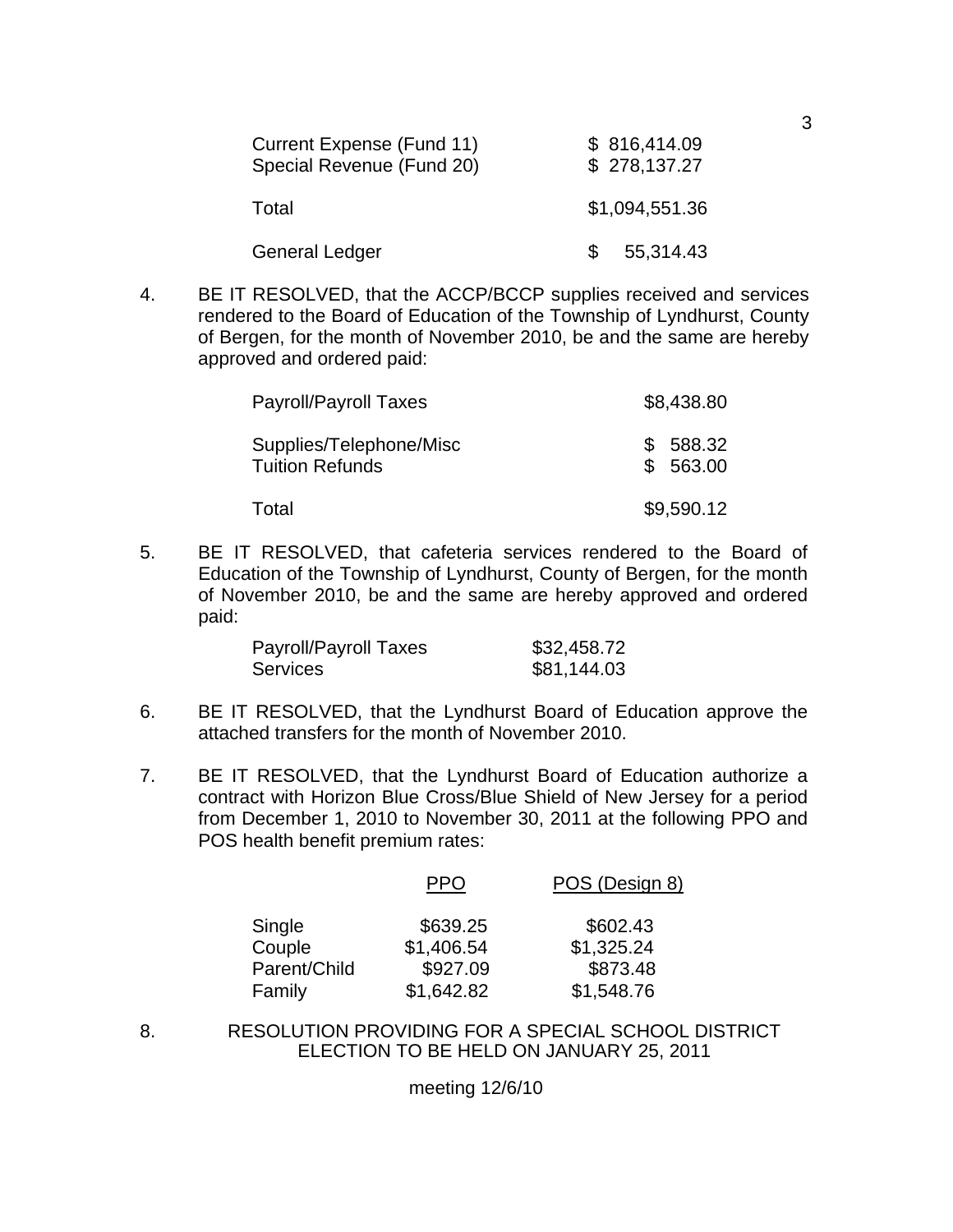BE IT RESOLVED by The Board of Education of the Township of Lyndhurst (the Board), in the County of Bergen, New Jersey, as follows:

1. A special election of the legal voters of this School District shall be held on January 25, 2011, between the hours of 2:00 P.M. and 9:00 P.M., in the School District at the schools and places and for the purposes hereinafter provided.

2. The following school bond proposal shall be voted upon at the special election:

### **PROPOSAL**

 RESOLVED, that The Board of Education of the Township of Lyndhurst, in the County of Bergen, New Jersey shall

(A) construct a new middle school on property located at Matera Field and adjacent thereto (designated as Block 160, Lots 3.01 and 22 on the Tax Map of the Township of Lyndhurst (the "Township")) in the School District (the "Project"), including the making of site improvements, the demolition of an existing structure, the construction of a Township Office of Emergency Management facility, and an auditorium, a gymnasium and classrooms for joint use of the School District and senior citizens and other Township groups and, if bond or note proceeds are available, the acquisition of original furniture, equipment and apparatus required therefore;

(B) expend therefore not exceeding \$37,000,000; and

(C) issue bonds or notes of the School District for the School District's share of the Project in the principal amount not exceeding \$30,000,000. The School District anticipates receiving a \$7,000,000 contribution from the Township for the Office of Emergency Management and joint use components of the Project. In the event the Township contribution is not made, is delayed or is reduced, the School District is authorized to issue bonds or notes in a principal amount not exceeding the total expenditure authorized in (B) above of \$37,000,000. The Project was potentially eligible for State support, in whole or in part, at a minimum amount of 40 percent of eligible components of the Project. However, the Lyndhurst School District determined not to seek State support for this Project.

3. The polling places for the election (described by reference to the election districts used at the last General Election in the Township of Lyndhurst, County of Bergen, New Jersey) are established and have been designated as follows, and no person shall vote at the election elsewhere than at the polling place designated for the voters of the election district in which he or she resides:

4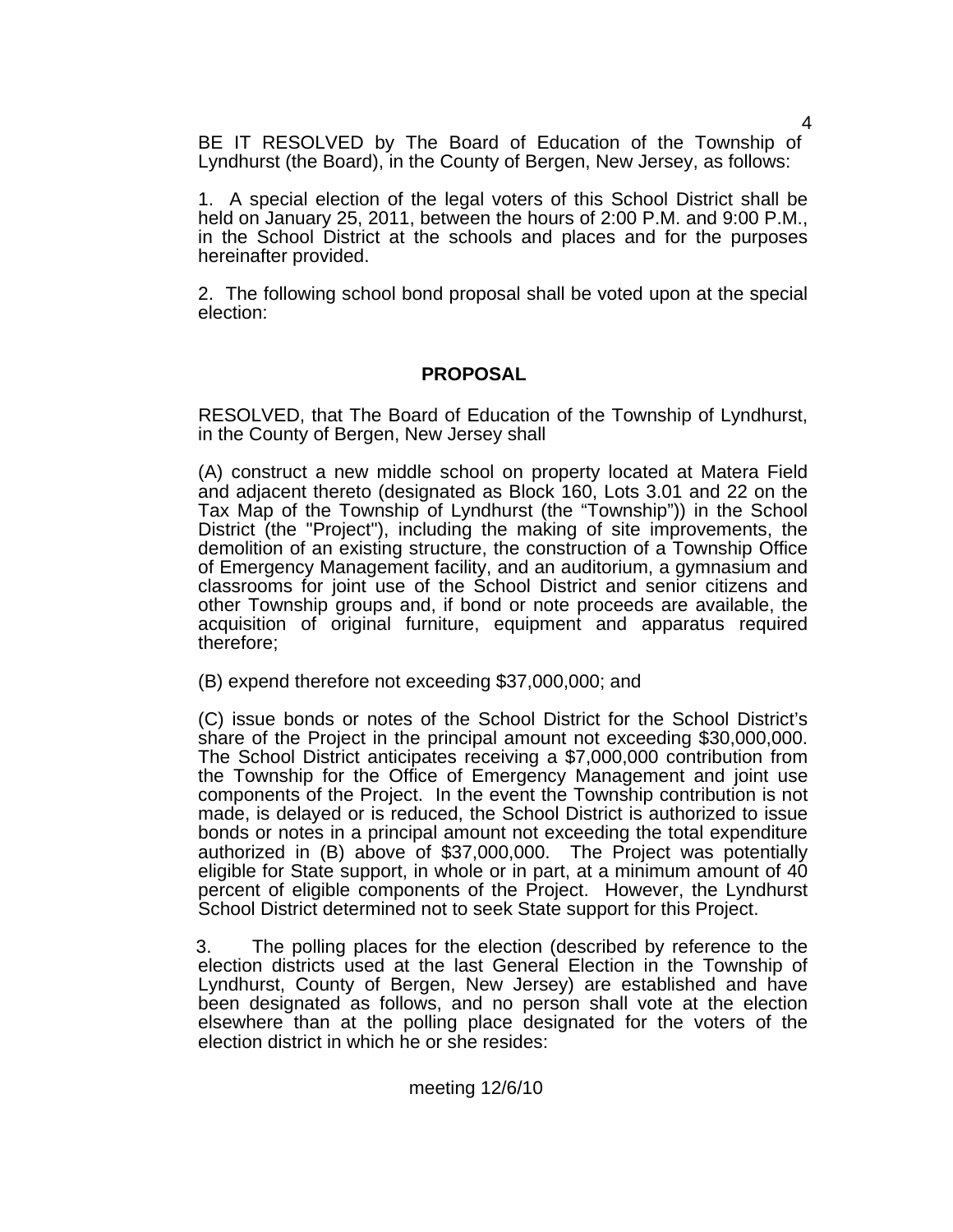#### POLLING PLACE NO. 1

Polling Place at Jefferson School Multipurpose Room at Lake and Livingston Avenues in the School District for legal voters residing within General Election District Nos. 1, 2, 9 and 10, Township of Lyndhurst.

#### POLLING PLACE NO. 2

Polling Place at Senior Citizens Building at 250 Cleveland Avenue in the School District for legal voters residing within General Election District No. 3, Township of Lyndhurst.

#### POLLING PLACE NO. 3

Polling Place at United Presbyterian Church Meeting Room (rear entrance) at 511 Ridge Road in the School District for legal voters residing within General Election District Nos. 4 and 5, Township of Lyndhurst.

#### POLLING PLACE NO. 4

Polling Place at Lyndhurst High School Gymnasium at Fern and Weart Avenues in the School District for legal voters residing within General Election District Nos. 6, 7, 13, 14 and 15, Township of Lyndhurst.

#### POLLING PLACE NO. 5

Polling Place at Health Center at 253 Stuyvesant Avenue in the School District for legal voters residing within General Election District No. 8, Township of Lyndhurst.

#### POLLING PLACE NO. 6

Polling Place at Joseph Carucci Apartments at 281 Stuyvesant Avenue in the School District for legal voters residing within General Election District Nos. 11 and 12, Township of Lyndhurst.

4. This Board of Education hereby approves and adopts the proposal set forth in Section 2 hereof and, subject to the approval of the legal voters of the school district, hereby determines to carry out the same. The Interim School Business Administrator/Board Secretary and other representatives of the Board of Education are hereby authorized to take all necessary actions in connection with the special election.

5. This Board of Education hereby acknowledges and confirms that, in accordance with N.J.S.A. 18A:24-16 and 18A:24-17, a supplemental debt statement has been prepared as of the date of this resolution by the chief financial officer of the Township of Lyndhurst, being every municipality comprised within the School District, giving effect to the proposed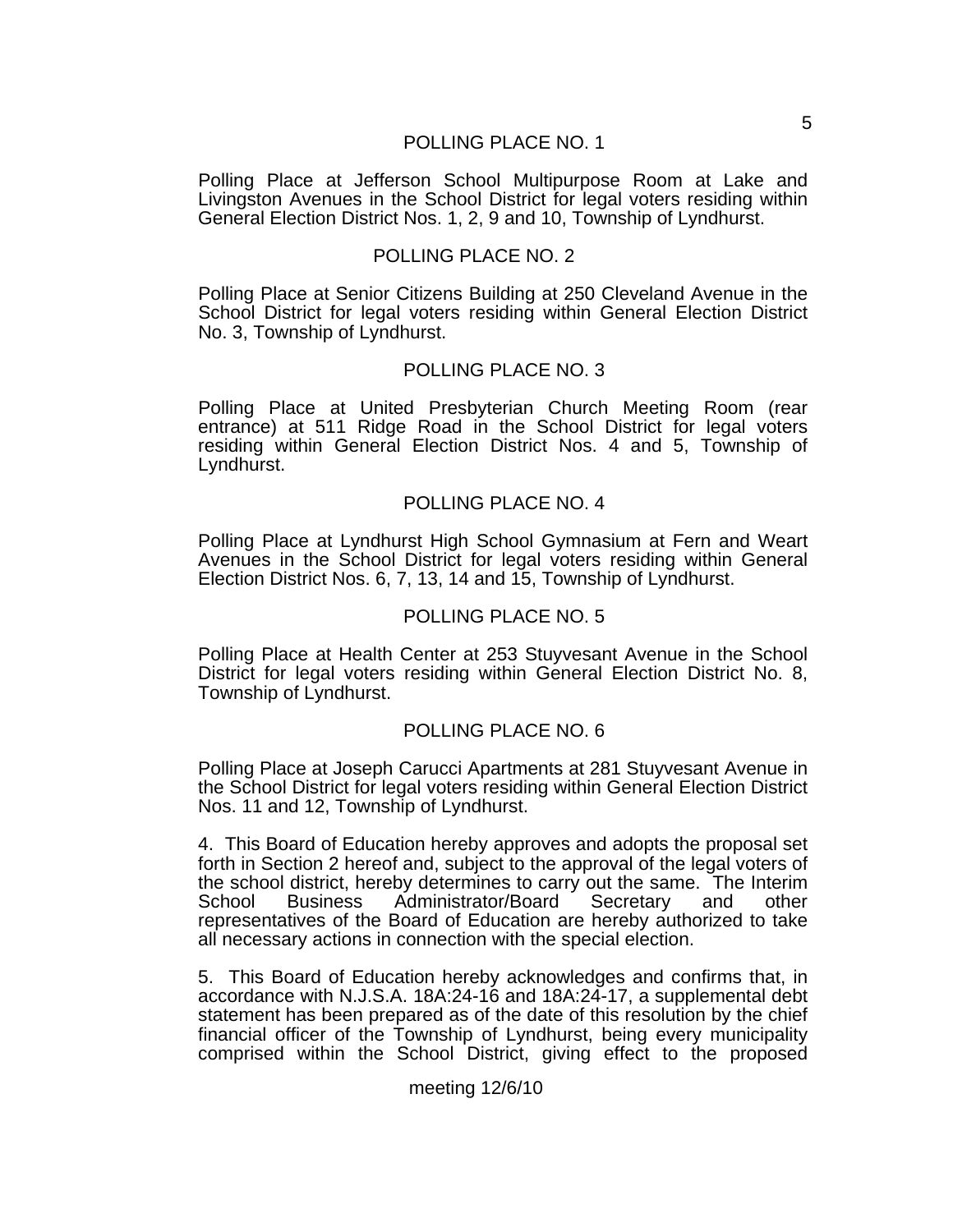authorization of bonds of the School District in the amount stated in the proposal set forth in Section 2 hereof and that the supplemental debt statement has been filed in the office of the Clerk of the Township of Lyndhurst and in the office of the Interim School Business Administrator/ Board Secretary of this Board of Education prior to the adoption of this resolution. This Board of Education hereby directs the Interim School Business Administrator/Board Secretary of the Board of Education to have the supplemental debt statement filed in the office of the Director of the Division of Local Government Services in the Department of Community Affairs prior to the date of the special election authorized herein.

- 6. This resolution shall take effect immediately upon its adoption.
- 

### 9. **Lincoln School Fire Escape**

 WHEREAS, THE Lyndhurst Board of Education ("Board") desires to repair one of the Lincoln elementary School fire escapes during the upcoming December 2010 holiday school break; and

 WHEREAS, bid specifications have been published through the Architectural Consultant, DMR: and

 WHEREAS, all proposed bids are to be received as per the bid specifications on December 15, 2010 at 10:00 a.m.; and

WHEREAS, the next Board meeting is not until January 10, 2011; and

 WHEREAS, there is a need for immediate attention to repair of the fire escape for the public health, safety, and welfare of the students, staff and general public at Lincoln School.

 NOW THEREFORE, BE IT RESOLVED that the Lyndhurst Board of Education hereby authorizes the following:

- 1. The public bids shall be opened on December 15, 2010, at 10:00 a.m. as advertised.
- 2. The Board of Education Superintendent, Business Administrator, Board Attorney and Architectural Consultant (hereinafter "LBOE Bid Evaluators") shall make a collective recommendation, the bid acceptance will have to wait until the Board's January 10, 2011 meeting for approval or not.
- 3. The recommendation of the LBOE Bid Evaluators shall be verbally presented to the individual Board members for a telephone vote. The telephone vote shall require a minimum of five (5) affirmative Board member votes to proceed.

meeting 12/6/10

6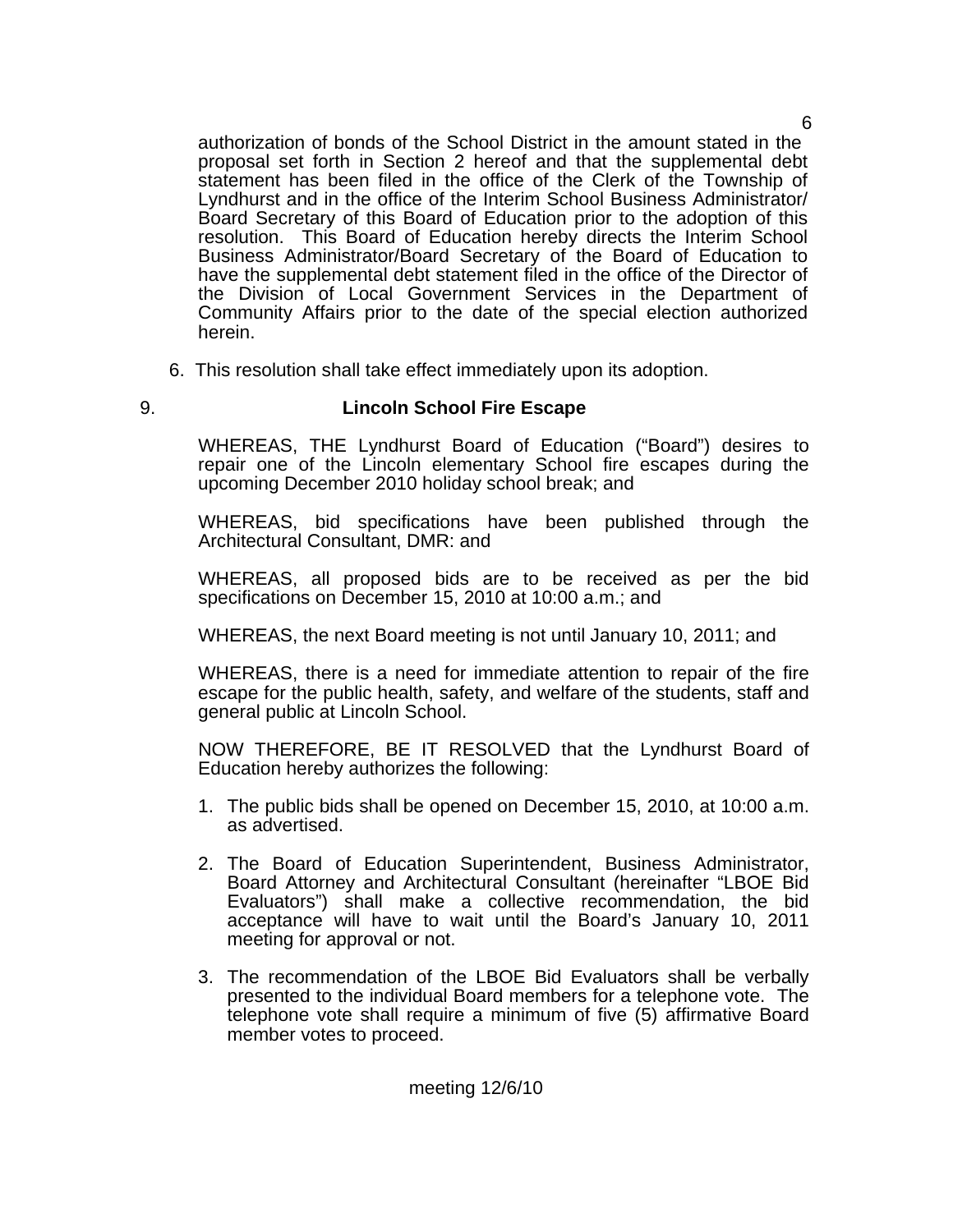- 4. The successful bidder may be granted immediate authorization to proceed over the December 2010 into January 2011 holiday school break to start and complete the bided work in order to minimize public health, safety and welfare issues.
- 5. Any action related to the above shall be ratified at the Board's January 10, 2011 meeting.

### Facilities & District Planning Committee

Any Board member who takes exception to any of the following listed actions under the category of Facilities & District Planning may so indicate now and a separate motion for each of the excepted actions will be entertained.

Motion made by Ronald Grillo second by Thomas DiMascio that the following Facilities & District Planning actions of the Board numbered 1 through 1 exception actions be adopted.

Roll Call For: (7) William Barnaskas, Thomas DiMascio, Ronald Grillo, Christine Melleno, Stephen Vendola, Ellen Young, James Hooper. Absent: (2) Louis Bilis, James Cunniff

1. WHEREAS, the Department of Education requires New Jersey School Districts to submit three-year maintenance plans documenting "required" maintenance activities for each of its public school facilities, and

 WHEREAS, the required maintenance activities as listed in the attached document for the various school facilities of Lyndhurst Public Schools are consistent with these requirements, and

 WHEREAS, all past and planned activities are reasonable to keep school facilities open and safe for use or in their original condition and to keep their system warranties valid,

 NOW THEREFORE BE IT RESOLVED, that the Lyndhurst Public Schools hereby authorizes the school business administrator to submit the attached Comprehensive Maintenance Plan for Lyndhurst Public School in compliance with Department of Education requirements.

### Education and Curriculum Committee

Any Board member who takes exception to any of the following listed actions under the category of Education and Curriculum may so indicate now and a separate motion for each of the excepted actions will be entertained.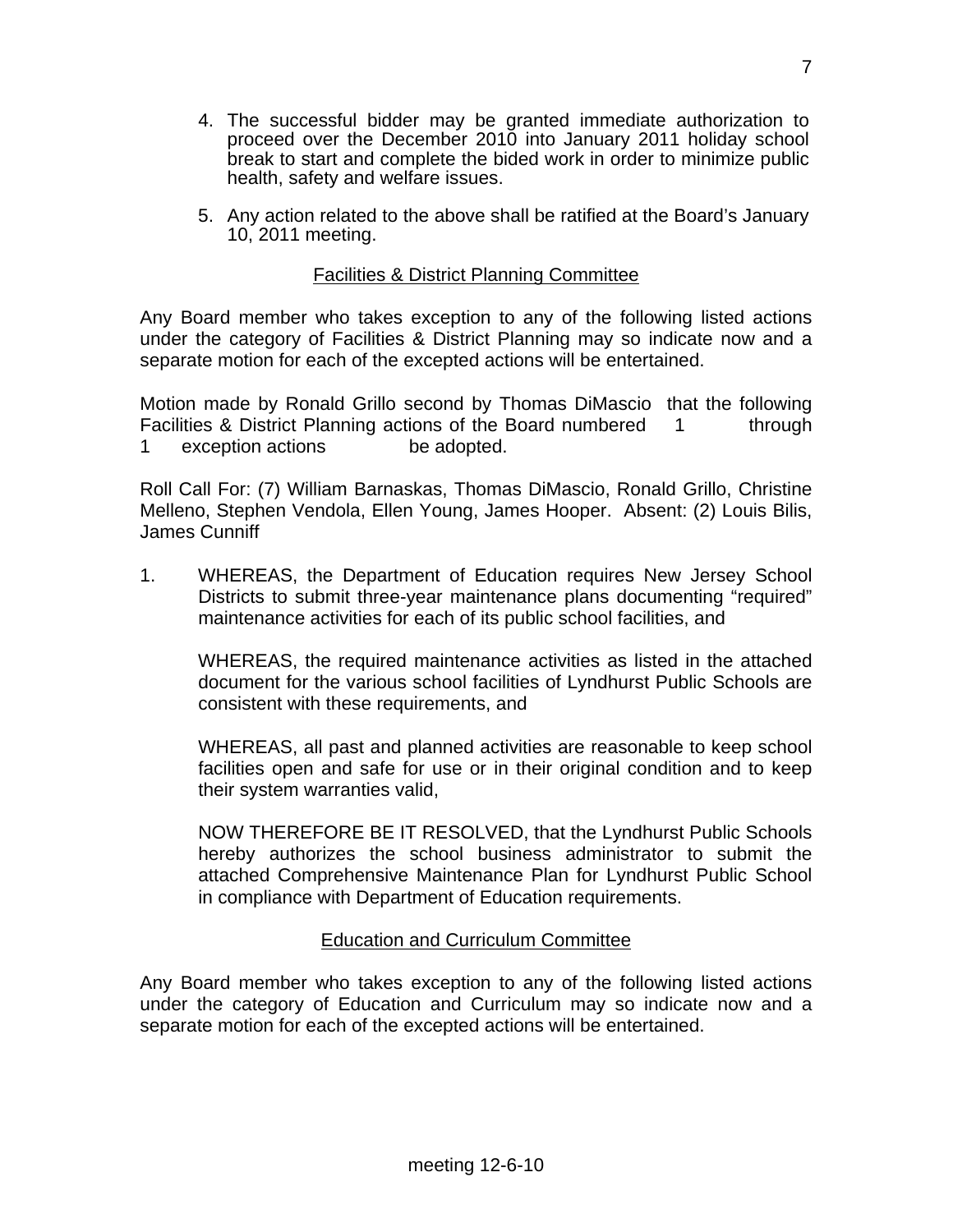Motion made by Thomas DiMascio second by Ronald Grillo that the following Education and Curriculum actions of the Board numbered 1 through 2 exception actions be adopted.

Roll Call For: (7) William Barnaskas, Thomas DiMascio, Ronald Grillo, Christine Melleno, Stephen Vendola, Ellen Young, James Hooper. Absent: (2) Louis Bilis, James Cunniff

- 1. BE IT RESOLVED, that the Lyndhurst Board of Education approve the updated Lyndhurst High School Program of Studies for the 2011-2012 school year. Copy on file in Superintendent's Office.
- 2. BE IT RESOLVED, that the Lyndhurst Board of Education approve the attached list of pre-approved school field trips.

### Rules and Regulations Committee

Any Board member who takes exception to any of the following listed actions under the category of Rules and Regulations may so indicate now and a separate motion for each of the excepted actions will be entertained.

Motion made by Stephen Vendola second by Thomas DiMascio that the following Rules and Regulations actions of the Board numbered 1 through 2 exception actions be adopted.

Roll Call For: (7) William Barnaskas, Thomas DiMascio, Ronald Grillo, Christine Melleno, Stephen Vendola, Ellen Young, James Hooper. Absent: (2) Louis Bilis, James Cunniff

1. BE IT RESOLVED, that the Lyndhurst Board of Education approve the following use of school facilities:

| Organization              | Place                    | Time, Date, Purpose                                                                                                     |
|---------------------------|--------------------------|-------------------------------------------------------------------------------------------------------------------------|
| <b>Project Graduation</b> | Lyndhurst HS<br>Room 144 | 7:00 pm-8:30 pm<br>11/30/10<br>Meeting                                                                                  |
| Lyndhurst Parks Dept.     | Jefferson<br>Gym         | $8:00$ am-10:00 am<br>12/12,19/10; 1/9,<br>16,23,30; 2/6,13,<br>20,27; 3/6,13,20,<br>27; 4/3, 10/11<br>Mens' Basketball |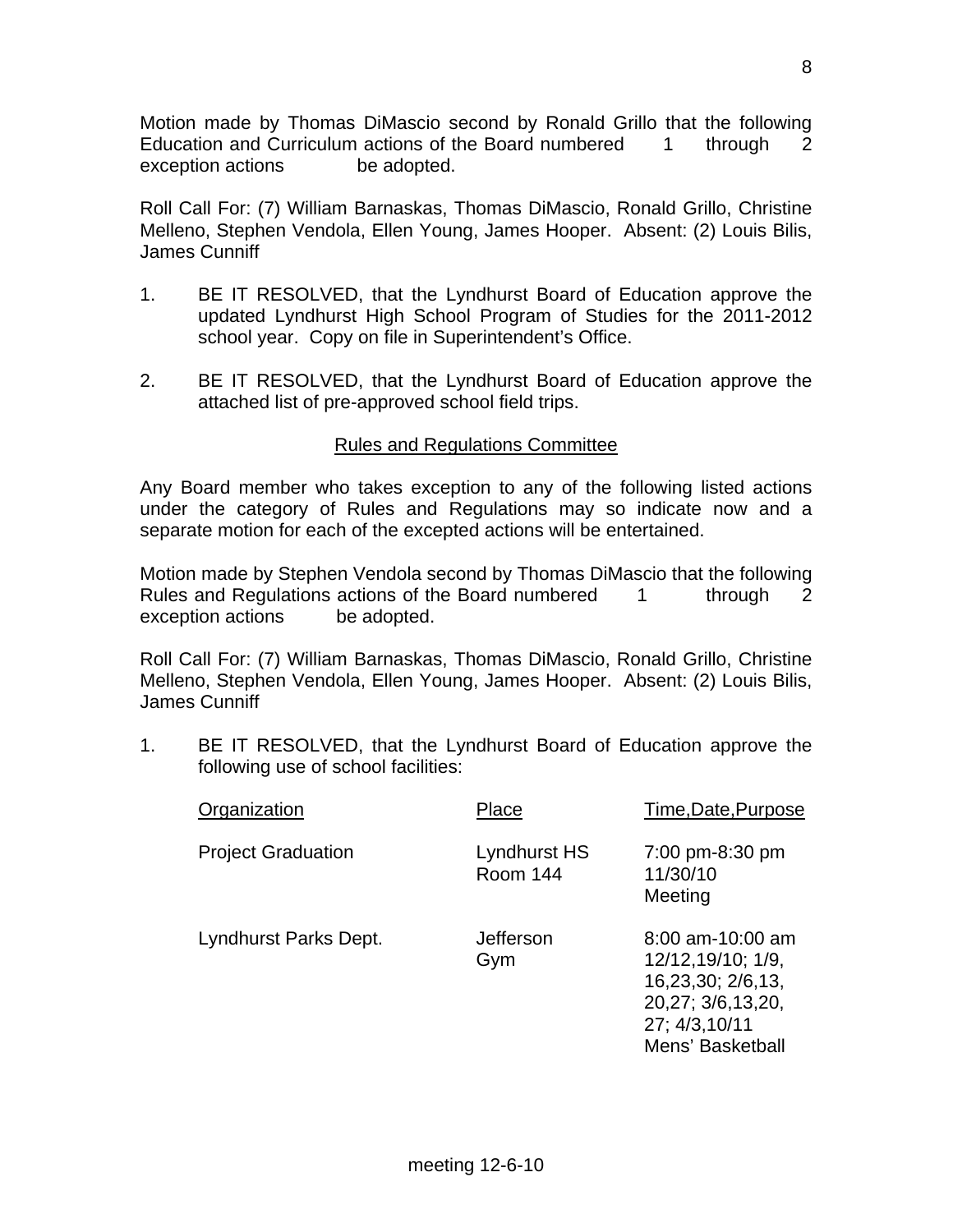| Lyndhurst Parks Dept.    | Lyndhurst HS<br>Gym      | 7:00 am-1:00 pm<br>1/22 & 2/5/11<br><b>Wrestling Meet</b> |
|--------------------------|--------------------------|-----------------------------------------------------------|
| <b>Washington School</b> | Washington<br>Auditorium | 7:00 pm-9:15 pm<br>12/17/10<br>Movie Night                |
| Jefferson School PTA     | Jefferson<br>Art Room    | 7:00 pm-9:00 pm<br>12/6/10<br><b>PTA Meeting</b>          |

2. BE IT RESOLVED, that the Lyndhurst Board of Education approve its Standard Operating Procedures Manual, 2010-2011. Copy on file in the Board Office.

### Student Activities & Recognition Committee

Any Board member who takes exception to any of the following listed actions under the category of Student Activities & Recognition may so indicate now and a separate motion for each of the excepted actions will be entertained.

Motion made by Christine Melleno second by Ronald Grillo that the following Student Activities & Recognition actions of the Board numbered 1 through 1 exception actions be adopted.

Roll Call For: (7) William Barnaskas, Thomas DiMascio, Ronald Grillo, Christine Melleno, Stephen Vendola, Ellen Young, James Hooper. Absent: (2) Louis Bilis, James Cunniff

1. BE IT RESOLVED, that the Lyndhurst Board of Education approve home instruction for two (2) students, subject to state approval.

### Personnel Committee

Any Board member who takes exception to any of the following listed actions under the category of Personnel may so indicate now and a separate motion for each of the excepted actions will be entertained.

Motion made by Christine Melleno second by Thomas DiMascio that the following Personnel actions of the Board numbered 1 through 10 exception actions be adopted.

Roll Call For: (7) William Barnaskas, Thomas DiMascio, Ronald Grillo, Christine Melleno, Stephen Vendola, Ellen Young, James Hooper. Absent: (2) Louis Bilis, James Cunniff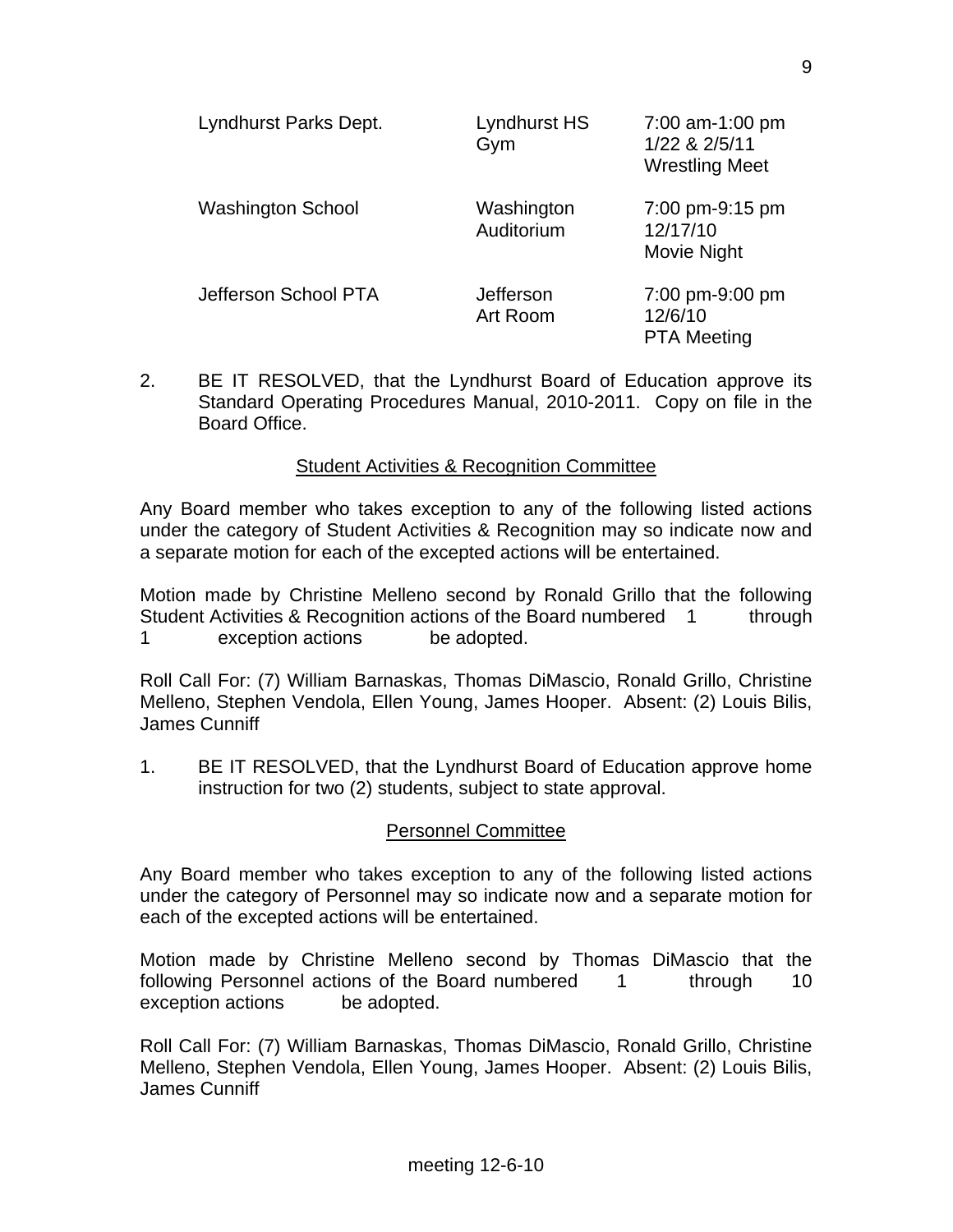- 1. BE IT RESOLVED, at the recommendation of Tracey L. Marinelli, Superintendent of Schools, that the Lyndhurst Board of Education appoint Dennis S. Sluka, AHERA Designated Person for the 2010-11 school year, with no compensation.
- 2. BE IT RESOLVED, at the recommendation of Tracey L. Marinelli, Superintendent of Schools, that the Lyndhurst Board of Education appoint Dennis S. Sluka, Safety Officer for the 2010-11 school year, with no compensation.
- 3. BE IT RESOLVED, at the recommendation of Tracey L. Marinelli, Superintendent of Schools, that the Lyndhurst Board of Education appoint Nancy Brillo, LDT-C, to work two days a week, from January 3, 2011 to April 29, 2011, at a rate of \$275.00 per day. This is a maternity leave of absence replacement.
- 4. BE IT RESOLVED, at the recommendation of Tracey L. Marinelli, Superintendent of Schools, that the Lyndhurst Board of Education appoint Alicia Wood as a degreed aide for the HS Self-Contained students, effective December 7, 2010, for the 2010-11 school year. Employment will be provisional, subject to authorization approval for emergent hiring pending completion of criminal history background check, and subject to submission of all required application documents. This is a replacement position.
- 5. BE IT RESOLVED, at the recommendation of Tracey L. Marinelli, Superintendent of Schools, that the Lyndhurst Board of Education appoint the following for the 2010-11 school year. Employment will be provisional, subject to authorization approval for emergent hiring pending completion of criminal history background check, and subject to submission of all required application documents.

 Mary Wood classroom aide @ Jefferson (replacement) sub ACCP @ Jefferson

Karen Rubino lunch aide @ Lincoln (replacement)

 6. BE IT RESOLVED, at the recommendation of Tracey L. Marinelli, Superintendent of Schools, that the Lyndhurst Board of Education appoint the following as a non-paid assistant coach for the 2010-11 school year.

Maria Smith Winter Cheer/Dance Team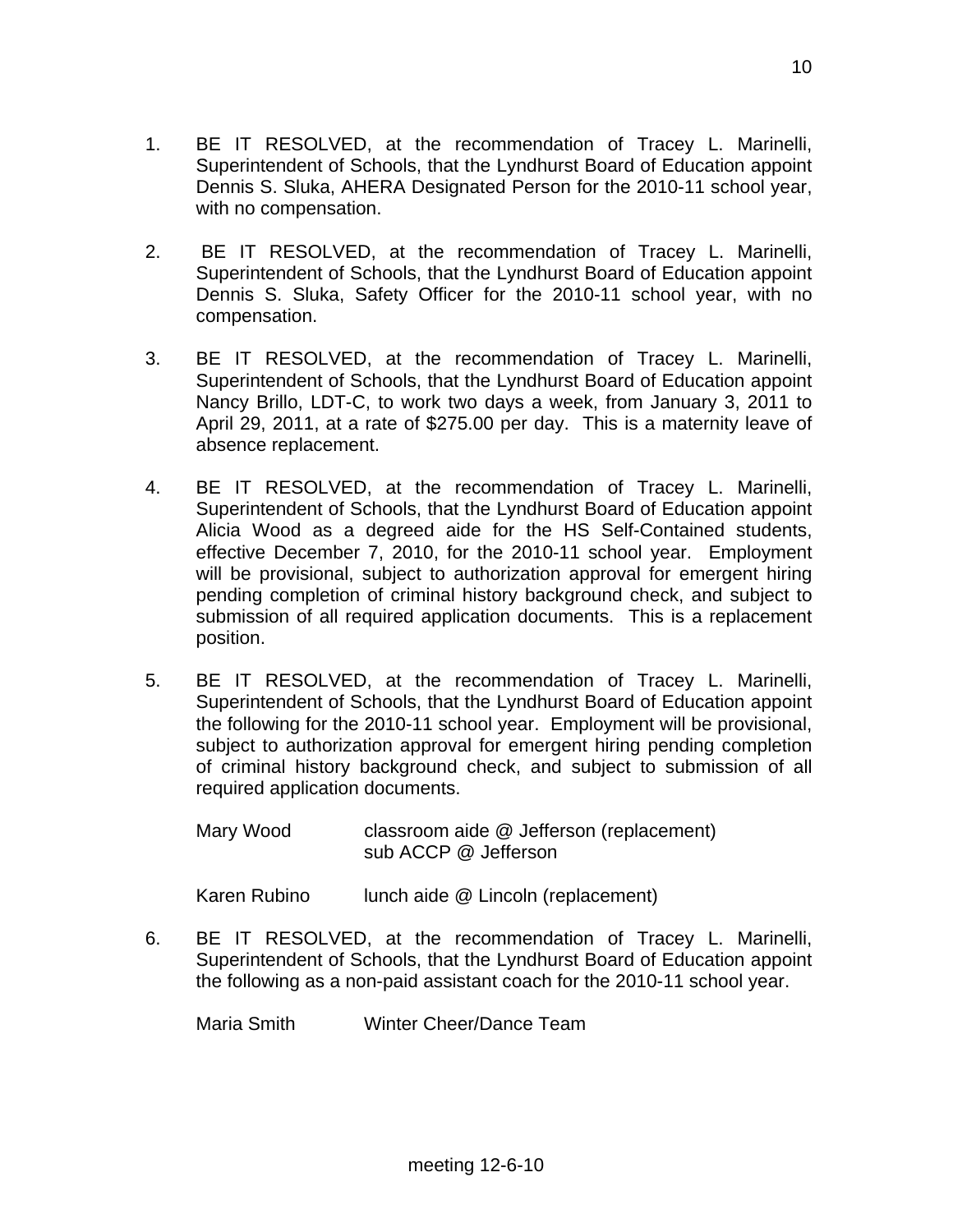7. BE IT RESOLVED, at the recommendation of Tracey L. Marinelli, Superintendent of Schools, that the Lyndhurst Board of Education approve the following Professional Development Opportunities.

| <b>Bill Barnaskas</b><br><b>Board Member</b>              | 2/6-8/11, NSBA's 2011 Federal Relations Network<br>Conference, approx. \$645.00                                                                    |
|-----------------------------------------------------------|----------------------------------------------------------------------------------------------------------------------------------------------------|
| <b>Ellen Bender</b><br>Franklin                           | 1/26/11, SMARTboard for Beginners<br>approx. \$100.00                                                                                              |
| Kathy Falcicchio<br>Franklin                              | 1/26/11, SMARTboard for Beginners<br>approx. \$100.00                                                                                              |
| Mary Forbes<br>Sp. Srvs                                   | 12/14/10, Supporting Students w/Disabilities in Gen.<br>Ed. Programs, approx. \$11.00                                                              |
| Angela lannitelli<br>Sp. Srvs.                            | 12/14/10, Supporting Students w/Disabilities in Gen.<br>Ed. approx. \$11.00                                                                        |
| Lisa Kelly<br><b>HS</b>                                   | 12/2/10, 3 <sup>rd</sup> Annual Special Education/Mathematics<br>Conference, approx. \$175.00                                                      |
| Marlene Krupp<br>Lisa Klein<br><b>Supervisors</b>         | 12/1/10, SBJC Curriculum Consortium Meeting #1,<br>approx. \$4.34<br>12/16/10, SBJC Curriculum Committee, approx. \$4.34                           |
| Maryann Mule'<br><b>HS</b><br>Melissa Norcia<br>Roosevelt | 2/2,3,4/11, ASAP Annual Conference<br>approx. \$393.00<br>1/20/11, Meaningful Literacy Centers & Make & Take<br>Literacy Centers, approx. \$198.00 |
| <b>Michael Picardo</b><br>Franklin                        | 1/26/11, SMARTboard for Beginners<br>approx. \$100.00                                                                                              |

 8. BE IT RESOLVED, at the recommendation of Tracey L. Marinelli, Superintendent of Schools, that the Lyndhurst Board of Education grant the following college students permission to do their student teaching and observation in the Lyndhurst Public Schools in order to fulfill their college requirements.

| Isabella Perim          | <b>Student Teaching</b> |
|-------------------------|-------------------------|
| Ramapo College          | <b>HS English</b>       |
| Lauren Jarvis           | Observation on 11/23/10 |
| <b>Caldwell College</b> | Washington, grade 8     |